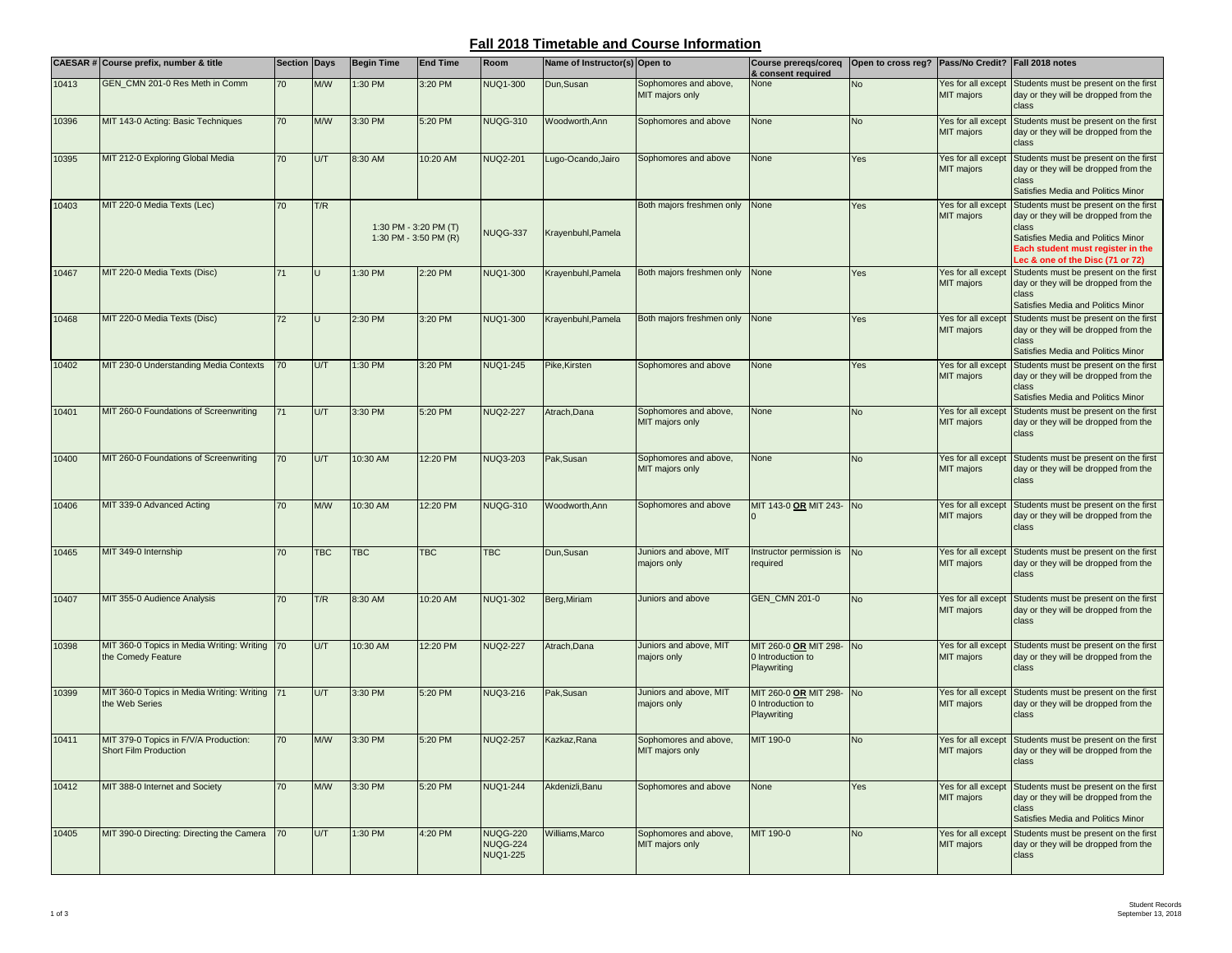## **Fall 2018 Timetable and Course Information**

|       | CAESAR # Course prefix, number & title                                                              | <b>Section Days</b> |            | <b>Begin Time</b>                                | <b>End Time</b> | Room                                   | Name of Instructor(s) Open to |                                                     | <b>Course prereqs/coreq</b><br>& consent required | Open to cross reg? Pass/No Credit? Fall 2018 notes |                                         |                                                                                                                                                           |
|-------|-----------------------------------------------------------------------------------------------------|---------------------|------------|--------------------------------------------------|-----------------|----------------------------------------|-------------------------------|-----------------------------------------------------|---------------------------------------------------|----------------------------------------------------|-----------------------------------------|-----------------------------------------------------------------------------------------------------------------------------------------------------------|
| 10410 | MIT 392-0 Documentary Production                                                                    | 70                  | U/T        | 1:30 PM                                          | 3:20 PM         | <b>NUQ3-216</b>                        | Beverly, Danielle             | Sophomores and above,<br>MIT majors only            | MIT 190-0                                         | No                                                 | Yes for all except<br><b>MIT</b> majors | Students must be present on the first<br>day or they will be dropped from the<br>class                                                                    |
| 10397 | MIT 398-0 Undergraduate Seminar: Media<br>Management                                                | 70                  | U/T        | 10:30 AM                                         | 12:20 PM        | <b>NUQG-200</b>                        | Lowe, Gregory                 | Sophomores and above                                | None                                              | Yes                                                | Yes for all except<br><b>MIT</b> majors | Students must be present on the first<br>day or they will be dropped from the<br>class                                                                    |
| 10408 | MIT 398-0 Undergraduate Seminar: Media<br>& Public Diplomacy                                        |                     | M/W        | 10:30 AM                                         | 12:20 PM        | <b>NUQ1-245</b>                        | Akdenizli, Banu               | Sophomores and above                                | None                                              | Yes                                                | Yes for all except<br><b>MIT</b> majors | Students must be present on the first<br>day or they will be dropped from the<br>class<br>Satisfies Media and Politics Minor                              |
| 10409 | MIT 398-0 Undergraduate Seminar: Women 72<br>& Documentary                                          |                     | U/T        | 8:30 AM - 12:20 PM (U)<br>8:30 AM - 10:20 AM (T) |                 | <b>NUQ1-244</b>                        | Beverly, Danielle             | Sophomores and above                                | None                                              | Yes                                                | Yes for all except<br><b>MIT</b> majors | Students must be present on the first<br>day or they will be dropped from the<br>class<br>Satisfies Media and Politics Minor                              |
| 10414 | GEN_CMN 202-0 New and Numbers                                                                       | 70                  | T/R        | 8:30 AM                                          | 10:20 AM        | <b>NUQ1-225</b>                        | Martin, Justin                | Sophomores and above,<br>Journalism majors only     | None                                              | <b>No</b>                                          | <b>No</b>                               |                                                                                                                                                           |
| 10430 | JOUR 101-0 Introduction to Journalism                                                               | 70                  | M/R        | 3:30 PM - 6:20 PM (M)<br>11:30 AM - 12:20 PM (R) |                 | NUQ3-203 (M) Brown, Marci<br>3A011 (R) |                               | <b>ABP Students only</b>                            | None                                              | Yes                                                | <b>No</b>                               |                                                                                                                                                           |
| 10415 | JOUR 201-0 Journalistic Storytelling                                                                | 70                  | U/T        | 10:30 AM                                         | 12:20 PM        | <b>NUQ1-300</b>                        | Dedinsky, Mary                | Sophomores and above,<br>Journalism majors only     | <b>JOUR 202-0</b>                                 | <b>No</b>                                          | <b>No</b>                               |                                                                                                                                                           |
| 10416 | JOUR 201-0 Journalistic Storytelling                                                                | 71                  | U/T        | 10:30 AM                                         | 12:20 PM        | <b>NUQ1-245</b>                        | Abusharif, Abraham            | Sophomores and above,<br>Journalism majors only     | <b>JOUR 202-0</b>                                 | <b>No</b>                                          | <b>No</b>                               |                                                                                                                                                           |
| 10421 | JOUR 202-0 Journalism in Digital World<br>10Wks Lec - (09/2/2018 to 11/8/2018)                      | 70                  | <b>M/W</b> | 9:00 AM                                          | 10:50 AM        | <b>NUQG-226</b>                        | Mills, Andrew                 | Both majors freshmen only                           | None                                              | <b>No</b>                                          | <b>No</b>                               | Each student must register in the<br>Lec & in one of the Labs<br>(71,72,73,74,75 or 76)                                                                   |
| 10422 | JOUR 202-0 Journalism in Digital World<br>4Wks Lab - (11/11/2018 to 12/06/2018)                     | 71                  | M/W        | 9:00 AM                                          | 10:25 AM        | <b>NUQ1-302</b>                        | Mills, Andrew                 | Both majors freshmen only                           | None                                              | <b>No</b>                                          | <b>No</b>                               |                                                                                                                                                           |
| 10423 | JOUR 202-0 Journalism in Digital World<br>4Wks Lab - (11/11/2018 to 12/06/2018)                     | 72                  | <b>M/W</b> | 10:30 AM                                         | 11:55 AM        | <b>NUQ1-302</b>                        | Mills, Andrew                 | Both majors freshmen only                           | None                                              | <b>No</b>                                          | <b>No</b>                               |                                                                                                                                                           |
| 10424 | JOUR 202-0 Journalism in Digital World<br>4Wks Lab - (11/11/2018 to 12/06/2018)                     | 73                  | M/W        | 1:30 PM                                          | 2:55 PM         | <b>NUQ1-302</b>                        | Mills, Andrew                 | Both majors freshmen only                           | None                                              | <b>No</b>                                          | <b>No</b>                               |                                                                                                                                                           |
| 10425 | JOUR 202-0 Journalism in Digital World<br>4Wks Lab - (11/11/2018 to 12/06/2018)                     | 74                  | M/W        | 9:00 AM                                          | 10:25 AM        | <b>NUQ2-254</b>                        | Paschyn, Christina            | Both majors freshmen only                           | None                                              | <b>No</b>                                          | <b>No</b>                               |                                                                                                                                                           |
| 10426 | JOUR 202-0 Journalism in Digital World<br>4Wks Lab - (11/11/2018 to 12/06/2018)                     | 75                  | M/W        | 10:30 AM                                         | 11:55 AM        | <b>NUQ2-254</b>                        | Paschyn, Christina            | Both majors freshmen only                           | None                                              | <b>No</b>                                          | <b>No</b>                               |                                                                                                                                                           |
| 10427 | JOUR 202-0 Journalism in Digital World<br>4Wks Lab - (11/11/2018 to 12/06/2018)                     | 76                  | M/W        | 1:30 PM                                          | 2:55 PM         | <b>NUQ2-254</b>                        | Paschyn, Christina            | Both majors freshmen only                           | None                                              | <b>No</b>                                          | <b>No</b>                               |                                                                                                                                                           |
| 1718  | JOUR 313-0 Conceptualizing An App 5Wks   70<br>Lab - (9/02/2018 to 10/04/2018)<br>***CANCELLED***   |                     | <b>M/W</b> | 3:30 PM                                          | $5:20$ PM       | <b>NUQ3-203</b>                        | Sanders, Amy                  | Juniors and above,<br>Journalism majors only        | OUR 314-0 and JOUR   Yes<br>$315 - 0$             |                                                    | N٥                                      |                                                                                                                                                           |
| 1719  | JOUR 314-0 Storytelling Tools 5Wks Lab - 70<br>(10/07/2018 to 11/08/2018)<br><b>***CANCELLED***</b> |                     | <b>M/W</b> | 3:30 PM                                          | 5:20 PM         | <b>NUQ3-203</b>                        | <b>Sanders, Amy</b>           | <u>Juniors and above,</u><br>Journalism majors only | JOUR 313-0 and JOUR   Yes<br>$315 - 0$            |                                                    | No.                                     | To earn "1 unit", students must register<br>in all 3 courses: JOUR 313-0, JOUR 314-<br>0 and JOUR 315-0                                                   |
| 1720  | JOUR 315-0 Magazine Design 4Wks Lab - 170<br>(11/11/2018 to 12/06/2018)<br><b>***CANCELLED***</b>   |                     | <b>M/W</b> | 3:30 PM                                          | 5:25 PM         | <b>NUQ3-203</b>                        | Sanders, Amy                  | <b>Juniors and above,</b><br>Journalism majors only | JOUR 313-0 and JOUR Yes<br>$314 - 0$              |                                                    | No.                                     |                                                                                                                                                           |
| 10419 | JOUR 321-0 Storytelling: Mag & Feat. Wrtg 70                                                        |                     | U/T        | 1:30 PM                                          | 3:20 PM         | NUQ3-203                               | Abusharif, Abraham            | Juniors and above,<br>Journalism majors only        | JOUR 301-0 OR JOUR No<br>301-1 with a C or better |                                                    | <b>No</b>                               |                                                                                                                                                           |
| 10420 | JOUR 323-0 Video Journalism                                                                         | 70                  | T/R        | 1:30 PM                                          | 4:20 PM         | NUQ2-200<br><b>NUQ2-201</b>            | Berg, Miriam                  | Juniors and above                                   | None                                              | Yes                                                | <b>No</b>                               |                                                                                                                                                           |
| 10428 | JOUR 370-0 Media Law & Ethics                                                                       | 70                  | M/W        | :30 PM                                           | 3:20 PM         | <b>NUQ1-244</b>                        | Sanders, Amy                  | Juniors and above                                   | None                                              | <b>No</b>                                          | No                                      |                                                                                                                                                           |
| 10429 | JOUR 370-0 Media Law & Ethics                                                                       | 71                  | M/W        | 1:30 PM                                          | 3:20 PM         | <b>NUQG-200</b>                        | Lamay, Craig                  | Juniors and above                                   | None                                              | <b>No</b>                                          | <b>No</b>                               |                                                                                                                                                           |
| 10417 | JOUR 390-0 Special Topics: Data<br>Visualization for JR&COM                                         | 70                  | T/R        | 10:30 AM                                         | 12:20 PM        | NUQ1-225                               | Martin, Justin                | Sophomores and above                                | <b>JOUR 202-0</b>                                 | Yes                                                | <b>No</b>                               |                                                                                                                                                           |
| 10418 | MIT 398-0 Undergraduate Seminar: Data<br><b>Visualization for JR&amp;COM</b>                        | 73                  | T/R        | 10:30 AM                                         | 12:20 PM        | <b>NUQ1-225</b>                        | Martin, Justin                | Sophomores and above                                | <b>JOUR 202-0</b>                                 | <b>Yes</b>                                         | <b>No</b>                               |                                                                                                                                                           |
| 15767 | JOUR 390-0 Special Topics: Sports Writing 71<br>and Reporting                                       |                     | M/W        | 10:30 AM                                         | 12:20 PM        | <b>NUQG-200</b>                        | Lamay, Craig                  | Juniors and above,<br>Journalism majors only        | <b>JOUR 201-0</b>                                 | <b>No</b>                                          | <b>No</b>                               |                                                                                                                                                           |
| 10431 | STRATCOM 303-0 Introduction to Strategic 70<br>Comm                                                 |                     | <b>M/W</b> | 1:30 PM                                          | 3:20 PM         | <b>NUQ2-258</b>                        | Anghelcev, George             | Sophomores and above                                | None                                              | <b>No</b>                                          | <b>No</b>                               | Students who have earned credit for<br>IMC 330-0 or IMC 303 may not earn<br>credit for STRATCOM 303-0<br>Satisfies Strategic Communication<br>Certificate |